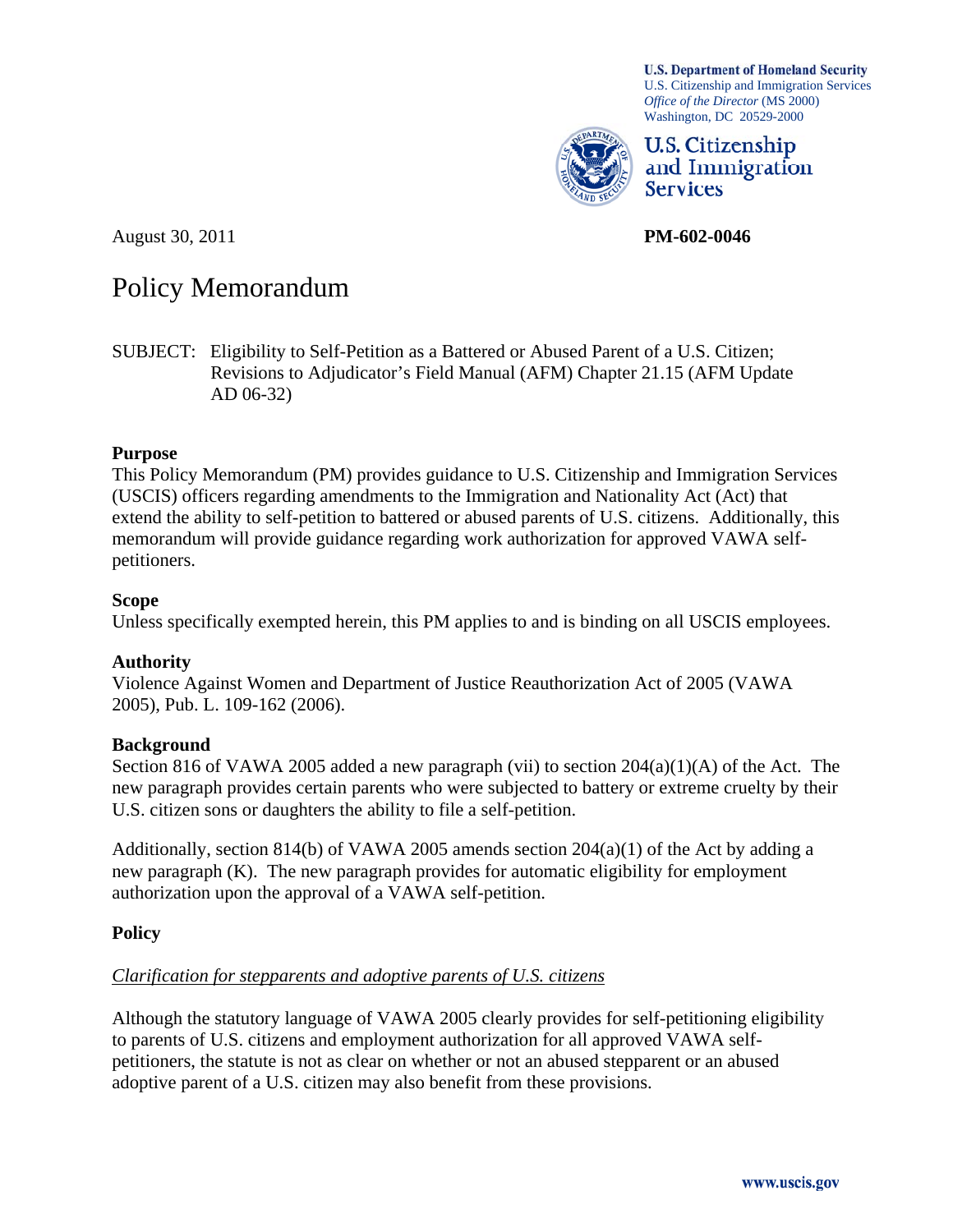Section  $101(b)(1)(B)$  of the Act defines "child" to include a "stepchild...provided the child had not reached the age of eighteen years at the time the marriage creating the status of stepchild occurred." The Act also defines "child" to include certain adopted children. INA 101(b)(1)(E), (F) and (G). Similarly, "parent," "father," and "mother" are defined in section  $101(b)(2)$  to include stepparents and certain adoptive parents. An abused parent, stepparent, or adoptive parent of a U.S. citizen is therefore eligible to apply for VAWA relief pursuant to  $201(a)(1)(A)(vii)$  provided that the self-petitioner is a "parent" (as defined in section  $101(b)(2)$ ) and has or had a qualifying relationship to a U.S. citizen son or daughter. Additionally, the qualifying relationship must have been in existence at the time of the abuse and at the time of filing.

### *Termination of the step-relationship*

A step-relationship may be terminated by death, legal separation, or divorce. In order to remain eligible to file for VAWA relief after the termination of a step-relationship, the alien stepparent of an abusive U.S. citizen son or daughter must demonstrate that: (1) the U.S. citizen stepson or stepdaughter had not reached the age of eighteen years at the time the marriage creating the status of step child occurred; (2) the step-relationship was in legal existence, and not terminated by death, legal separation, or divorce, at the time of the abuse; and (3) the step-relationship was in legal existence at the time of filing or if the relationship was terminated due to death, legal separation, or divorce, the alien stepparent remains eligible if the alien stepparent can demonstrate as a matter of fact, the relationship continued to exist between the stepparent and the U.S. citizen stepson or stepdaughter at the time of filing.

### **Implementation**

The Adjudicator's Field Manual (AFM) is revised as follows:

 1. The Table of Contents is revised by adding an entry to read "Chapter 21.15 Selfpetitions by Abused Parents of U.S. Citizens"

2. A new Chapter 21.15 is added to read:

### **Chapter 21.15 Self-petitions by Abused Parents of U.S. Citizens**

(a) Background. Title IV of the Violent Crime Control and Law Enforcement Act of 1994, Public Law 103-322 (Crime Act), enacted September 13, 1994, contains the Violence Against Women Act of 1994 (VAWA). VAWA amended section 204 of the Act, permitting certain spouses and children of U.S. citizens and lawful permanent residents who were subjected to battery or extreme cruelty to self-petition for immigrant classification. Although the title of VAWA reflects the fact that many abuse victims are women, battered spouses and children of either sex can benefit from these provisions. The immigration provisions of VAWA were expanded by the Battered Immigrant Women Protection Act (BIWPA), enacted as Title V of Pub. L. 106-386, on October 28, 2000. The Violence Against Women and Department of Justice Reauthorization Act of 2005 (VAWA 2005), Tit. VIII, Pub. L. No. 109-162, which became effective January 5, 2006,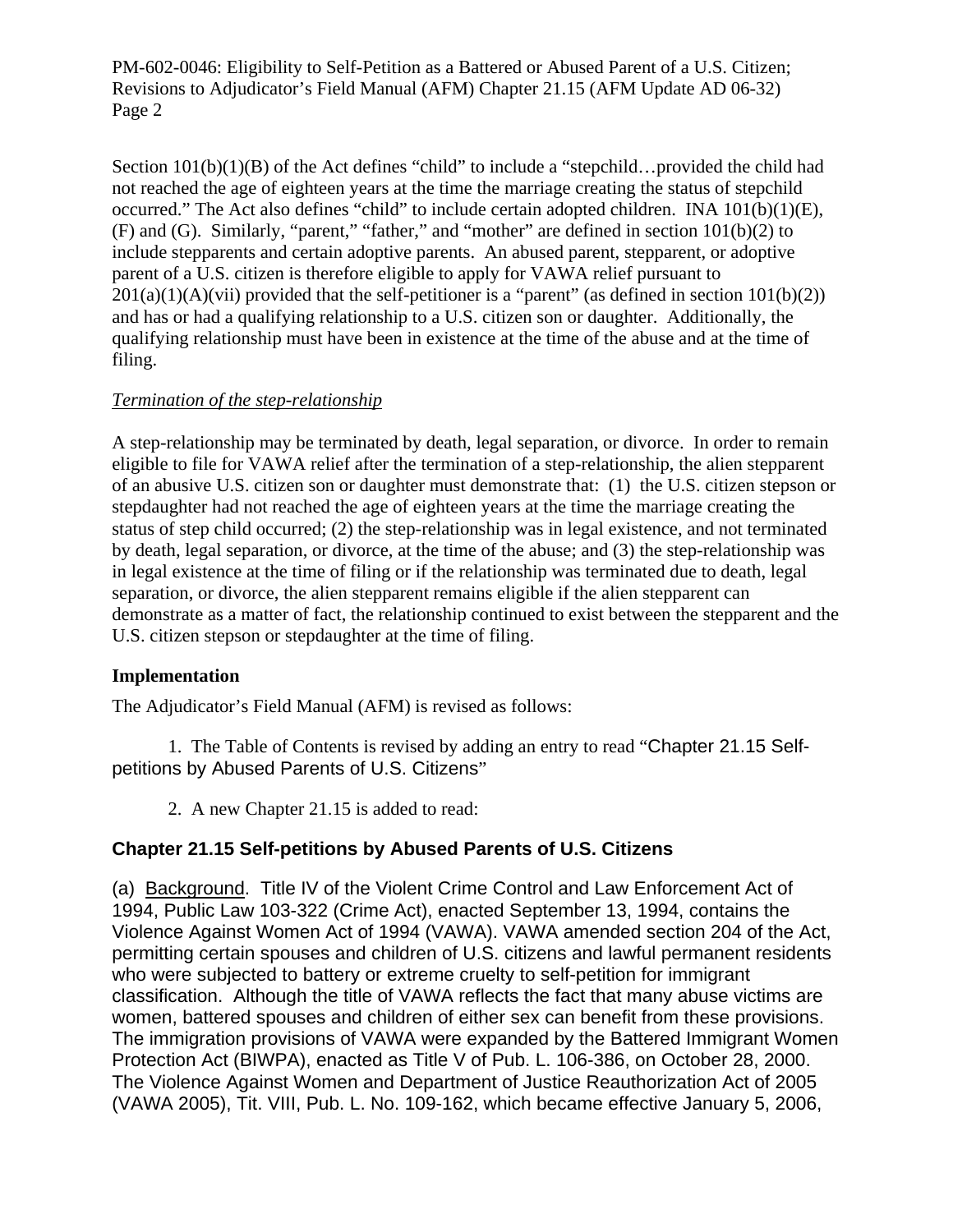further expanded the immigration provisions of VAWA. Section 816 of VAWA 2005 added paragraph (vii) to section 204(a)(1)(A) of the Act which provides certain parents who were subjected to battery or extreme cruelty by their U.S. citizen sons or daughters the ability to file a self-petition.

(b) Eligibility Requirements. The self-petitioning parent must demonstrate that he or she:

- Possesses the requisite qualifying relationship to the U.S. citizen son or daughter. The following relationships qualify:
	- o The parent of a U.S. citizen son or daughter who is at least 21 years of age when the self-petition is filed; or
	- o The parent of a former U.S. citizen son or daughter who lost or renounced citizenship within the two years prior to filing the self-petition as a result of an incident of domestic violence. At the time of the loss of status, the son or daughter must have been at least 21 years of age; or
	- $\circ$  The parent of a U.S. citizen son or daughter who was at least 21 years of age and who died within two years prior to filing the self-petition;

Note: In order for a son or daughter to confer immediate relative status upon a parent, the petitioner must be a U.S. citizen, at least 21 years of age, and must have qualified as the "child" of the beneficiary as defined in 101(b) of the Act. *Matter of Hassan*, 16 I&N Dec. 16 (BIA1976). A child is defined as "an unmarried person under twenty-one years of age" in 101(b) of the Act. 101(b)(1)(B) of the Act further defines child to include a "stepchild…provided the child had not reached the age of eighteen years at the time the marriage creating the status of stepchild occurred." Adopted children are also included in the definition of child in sections 101(b)(1)(E), (F) and (G) of the Act.

The stepparent of an abusive U.S. citizen son or daughter may file a VAWA selfpetition provided that: (1) the abusive U.S. citizen son or daughter had not reached the age of eighteen years at the time the marriage creating the step-relationship occurred; (2) the step-relationship existed, by law, at the time of the abuse; and (3) the step-relationship existed by law, or as a matter of fact, at the time of filing the VAWA self-petition. If at the time of filing, the step-relationship had been terminated due to death of the natural parent, legal separation, or divorce, the self-petitioning stepparent will remain eligible to file provided that, as a matter of fact, the steprelationship was ongoing. *Matter of Mowrer*, 17 I & N Dec. 613, 615 (BIA 1981). The relationship need not continue after filing.

• Is a person of good moral character;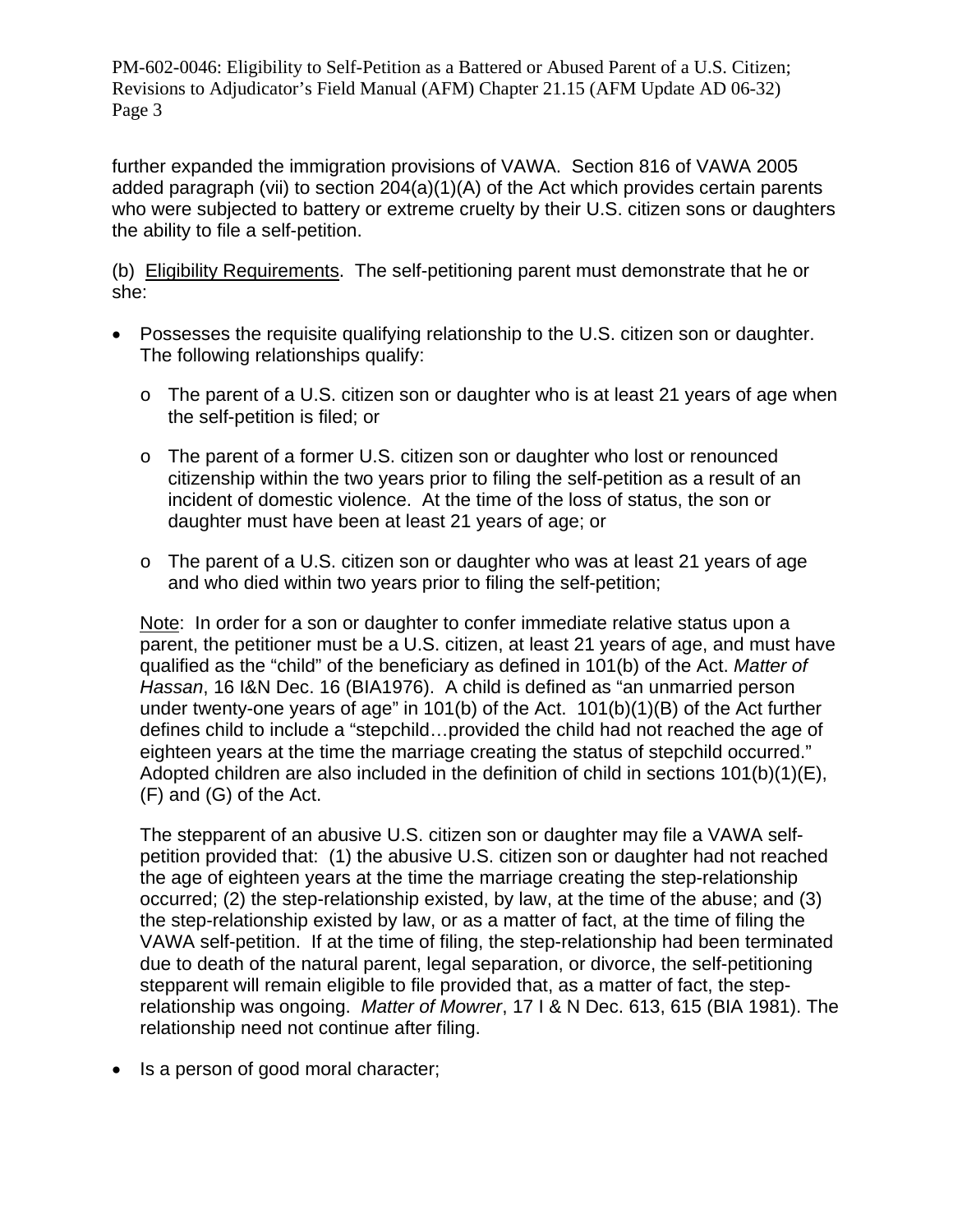- Is otherwise eligible as an immediate relative parent as described in section 201(b)(2)(A)(i) of the Act;
- Resides with or has previously resided with the abusive U.S. citizen son or daughter; and
- Has been subjected to battery or extreme cruelty by the U.S. citizen son or daughter.

(c) Filing Requirements. (1) Generally. An eligible self-petitioning parent must submit a properly completed Form I-360, Petition for Amerasian, Widow(er), or Special Immigrant (Form I-360), to the Vermont Service Center (VSC) with supporting evidence as described in this section. No fee is required for the Form I-360 filed by a selfpetitioning parent.

(A) Primary Evidence. Self-petitioners should submit primary evidence whenever possible, although adjudicators must consider all relevant credible evidence. The determination of what evidence is credible, and the weight to be given to that evidence, is left to the discretion of the adjudicator in accordance with the guidance provided in this section.

A self-petition filed under section 204(a)(1)(A)(vii) of the Act must include the following:

- Evidence of the abuser's U.S. citizenship;
- Evidence of the parental relationship as described in 8 CFR 204.2(f)(2);
- Evidence of the stepchild relationship as described in 8 CFR 204.2(d)(2)(iv); or

**Note:** In the case of a self-petitioning stepparent, evidence supporting the relationship as defined at 101(b)(1)(B) of the Act, and other relevant evidence of the parental step-relationship will be considered. Examples include but are not limited to: marriage certificate of self-petitioner and natural parent of the abusive stepson or stepdaughter showing that the marriage occurred before the U.S. citizen abuser's 18th birthday, other legal or court documents supporting the same, birth certificates, affidavits, or other evidence.

Evidence of the adoptive relationship as described in 8 CFR 204.2(d)(2)(vii);

**Note:** A self-petitioning parent, filing based on abuse perpetrated by an adopted U.S. citizen son or daughter, must provide evidence demonstrating that the relationship was created when the U.S. citizen son or daughter was under the age of sixteen and the additional requirements of 101(b)(1)(E), (F) or (G). Evidence of a qualifying adoptive relationship includes a copy of the adoption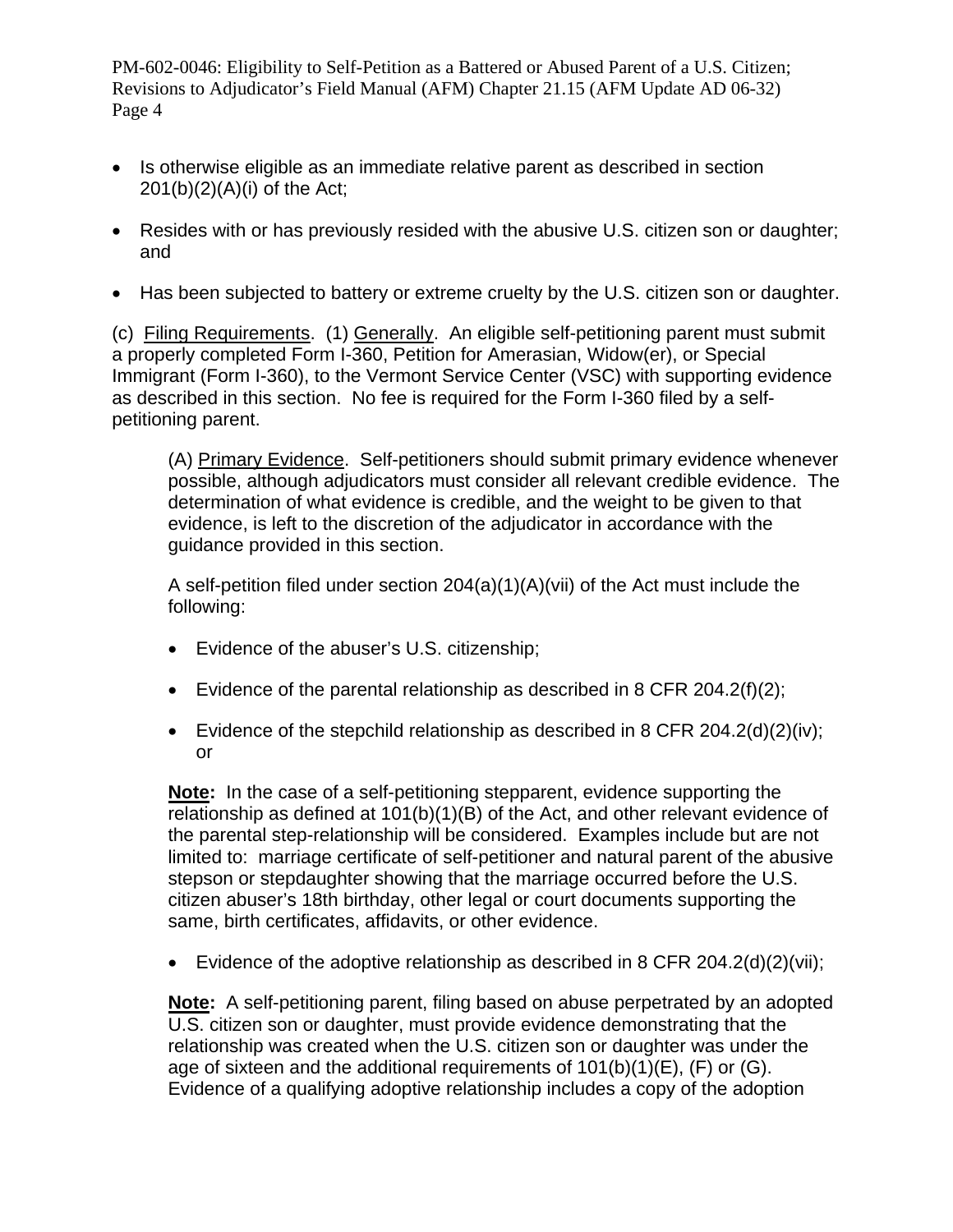decree issued by a civil authority. Other relevant evidence of a qualifying adoptive relationship will be considered.

- Evidence the self-petitioner resides or has resided with the abusive U.S. citizen son or daughter. Examples include but are not limited to: employment records, school records, utility receipts, medical records, police reports, leases, mortgages, or affidavits;
- Evidence of the battery or extreme cruelty. Examples include, but are not limited to: police reports, court records, medical records, or reports from social service agencies. If there is a protective order in place, a copy should be submitted; and
- Evidence of good moral character of the self-petitioner. Such evidence should be in the form of an affidavit and should be supported by a local police clearance, state issued criminal background check or similar report from each locality or state in which the self-petitioner has resided for at least six months during the three years prior to filing the self-petition.

(B) Secondary Evidence. Section 204(a)(1)(J) of the Act was not specifically amended to encompass consideration of secondary evidence submitted by selfpetitioning abused parents. The discussion of evidence found at 8 CFR  $204.1(f)(1)$  and (3) regarding self-petitions filed under section  $204(a)(1)(A)(iii)$  of the Act shall be applicable to self-petitions filed by abused parents of U.S. citizen sons or daughters. Agency records relating to the abusive son or daughter may also be used to verify his or her citizenship status.

(2) Filing from Outside the United States. There is no statutory requirement that a self-petitioning parent be living in the United States at the time the self-petition is filed. The filing requirements found at  $204(a)(1)(A)(v)$  of the Act relating to a selfpetitioning spouse, intended spouse, or child living abroad of a U.S. citizen shall be applicable to self-petitions filed by an abused parent of a U.S. citizen son or daughter. For these reasons, self-petitioners filing from abroad must file with the VSC and be in compliance with 204(a)(1)(A)(v) of the Act. The self-petitioner should submit primary evidence whenever possible, although the adjudicator must consider all relevant credible evidence. The determination of what evidence is credible, and the weight to be given to that evidence, is left to the discretion of the adjudicator and in accordance with the guidance provided in this section.

(d) Adjudication. (1) Authority. Authority to adjudicate self-petitions filed pursuant to section 204(a)(1)(A)(vii) of the Act rests solely with the VSC. VAWA self-petitions filed elsewhere should be promptly transferred to VSC.

(2) Prima Facie Eligibility. USCIS will withhold issuance of prima facie determinations for self-petitioning parents, until such time as they are recognized as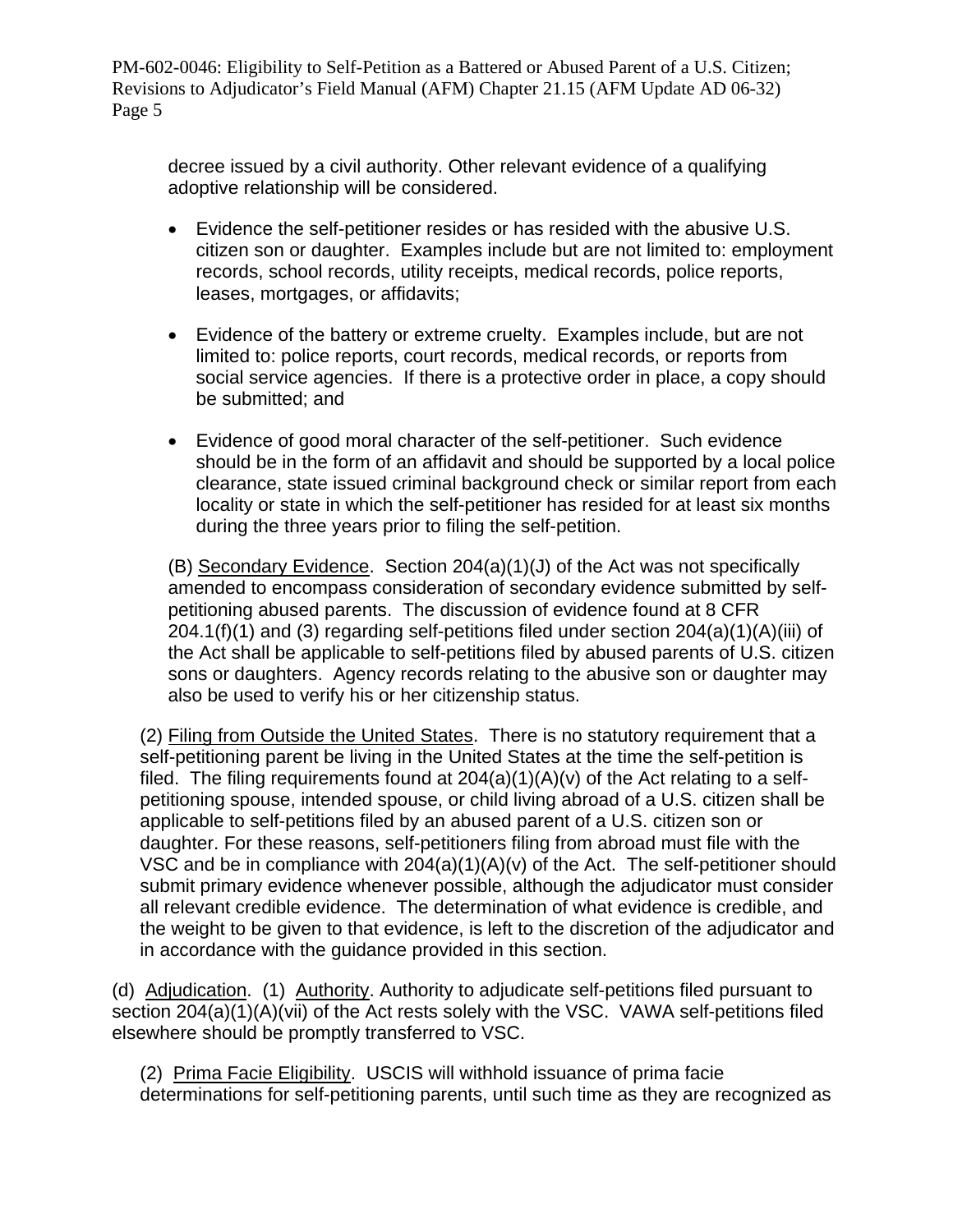"qualified aliens" by the Personal Responsibility and Work Opportunity and Reconciliation Act of 1996 (PRWORA).

(3) Review and Consideration of Documentary Evidence. The primary evidence to establish the relationship between the abuser and the self-petitioner and to establish the abuser's United States citizenship submitted with Form I-360 by an abused parent is the same as that which is generally submitted by self-petitioning spouses and children pursuant to section 8 CFR 204.2(c)(2)(i)-(v) and (vii) and 204.2(e)(2)(i)-(v)). However, in view of the circumstances surrounding a self-petition, primary documentation may not be readily available. Adjudicators must consider whatever evidence is available, using agency records and secondary evidence when submitted in lieu of primary documents. Before sending an RFE in such cases, consider the totality of circumstances in the case and, if the RFE is needed, suggest appropriate forms of secondary evidence which might be appropriate to the case.

(4) Other Considerations. There are several other important considerations for the adjudicator processing a self-petition by an abused parent that are similar to those encountered during the adjudication of self-petitions filed by abused spouses and children. These are discussed fully in 8 CFR 204.2(c) and (e) (with the specific exclusion of 8 CFR 204.2(c)(1)(i)(G), 8 CFR 204.2(c)(1)(viii), 8 CFR 204.2(e)(1)(i)(G), and 8 CFR 204.2(e)(1)(viii)). General adjudicative issues relating to the parent-child relationship are applicable to parental self-petitions.

(5) Loss of Citizenship Status or Death of Abusive Son or Daughter. Eligibility to petition for classification as a parent who has been battered or subjected to extreme cruelty by a U.S. citizen son or daughter will be preserved if, within the 2 years immediately preceding the filing of the self-petition, the U.S. citizen son or daughter loses or renounces citizenship relating to an incident of domestic violence or dies. In cases where the abusive U.S. citizen son or daughter has lost his or her status, adjudicators should follow the guidance found in AFM chapter 21.14(q) relating to the method by which a self-petitioning spouse or child may establish that an abuser's loss of status is related to an incident of domestic violence. The evidentiary requirements applicable to self-petitioning spouses and children in cases where there has been a loss of status shall be the same for self-petitioning parents.

A parent whose eligibility is thus preserved will be eligible for issuance of a visa or adjustment of status pursuant to section 201(b)(2)(A)(i) of the Act as though the abusive son or daughter were still a United States citizen at the time of visa issuance or adjustment of status.

(6) Derivative Beneficiaries. Self-petitioning parents are not eligible to confer derivative benefits. Self-petitioning parents may not include a derivative beneficiary in the self-petition. Including a derivative on a self-petition filed by a self-petitioning parent will not result in the denial of the self-petition; however the derivative is not eligible and will not receive any benefit as such.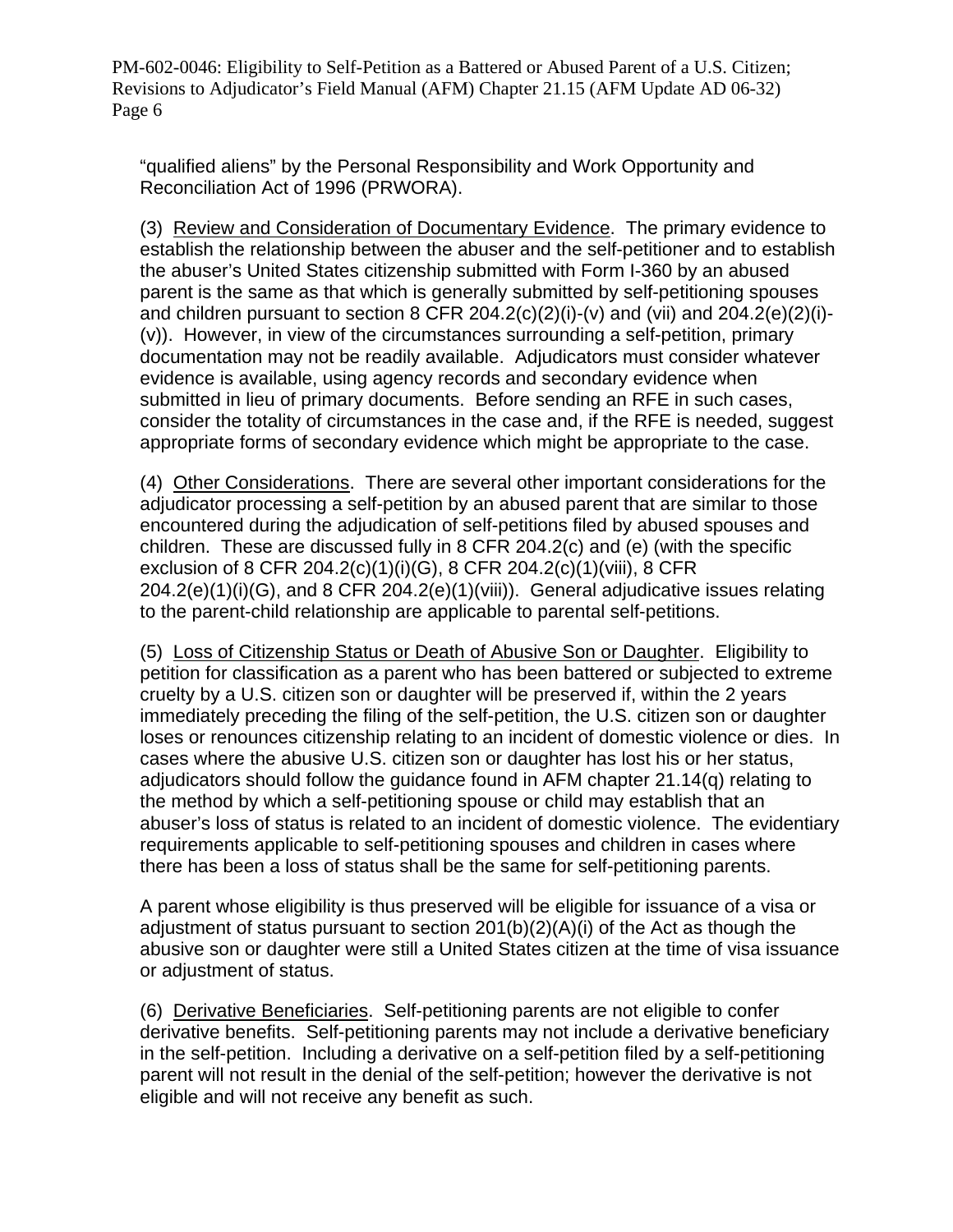(7) Closing Actions. See **AFM 21.2(f)**. An appeal from the denial of an I-360 petition filed by an abused parent may be filed on Form I-290B with the Administrative Appeals Office.

(e) Employment Authorization. (1) Eligibility. All self-petitioners (including selfpetitioning parents) with approved self-petitions are eligible for work authorization. An Employment Authorization Document (EAD) may be issued upon approval of the Form I-765. Those self-petitioners who are living outside the United States will not be issued an EAD.

 $(2)$  New Code. A new code,  $(c)(31)$ , has been provided for work authorization for the beneficiary of an approved VAWA self-petition.

(3) Filing Requirements. A self-petitioner desiring an EAD must file Form I-765, Application for Employment Authorization, with the Vermont Service Center (VSC).

(4) Adjudication.

(A) Authority. Authority to adjudicate applications for employment authorization pursuant to section 204(a)(1)(K) of the Act is limited to the VSC. Applications filed elsewhere should be promptly transferred to the VSC.

(B) Review and Consideration of Documentary Evidence. The adjudicating officer must ensure that the following criteria are met when adjudicating the Form I-765:

- Proper fee or waiver thereof and application is signed;
- Required photos and signature are present;
- Applicant is residing in the United States;
- Applicant has an approved VAWA self-petition;
- Applicant does not currently hold a valid EAD under another provision of **8 CFR 274a.12**; and
- Applicant has not adjusted status.

(C) Closing Action. If found to meet the criteria, the application will be approved for employment pursuant to **8 CFR 274a.12(c)(31)**. There is no appeal from the denial of Form I-765, Application for Employment Authorization.

(f) Deferred Action. Although no longer necessary for providing employment authorization to a VAWA self-petitioner with an approved petition, consideration of